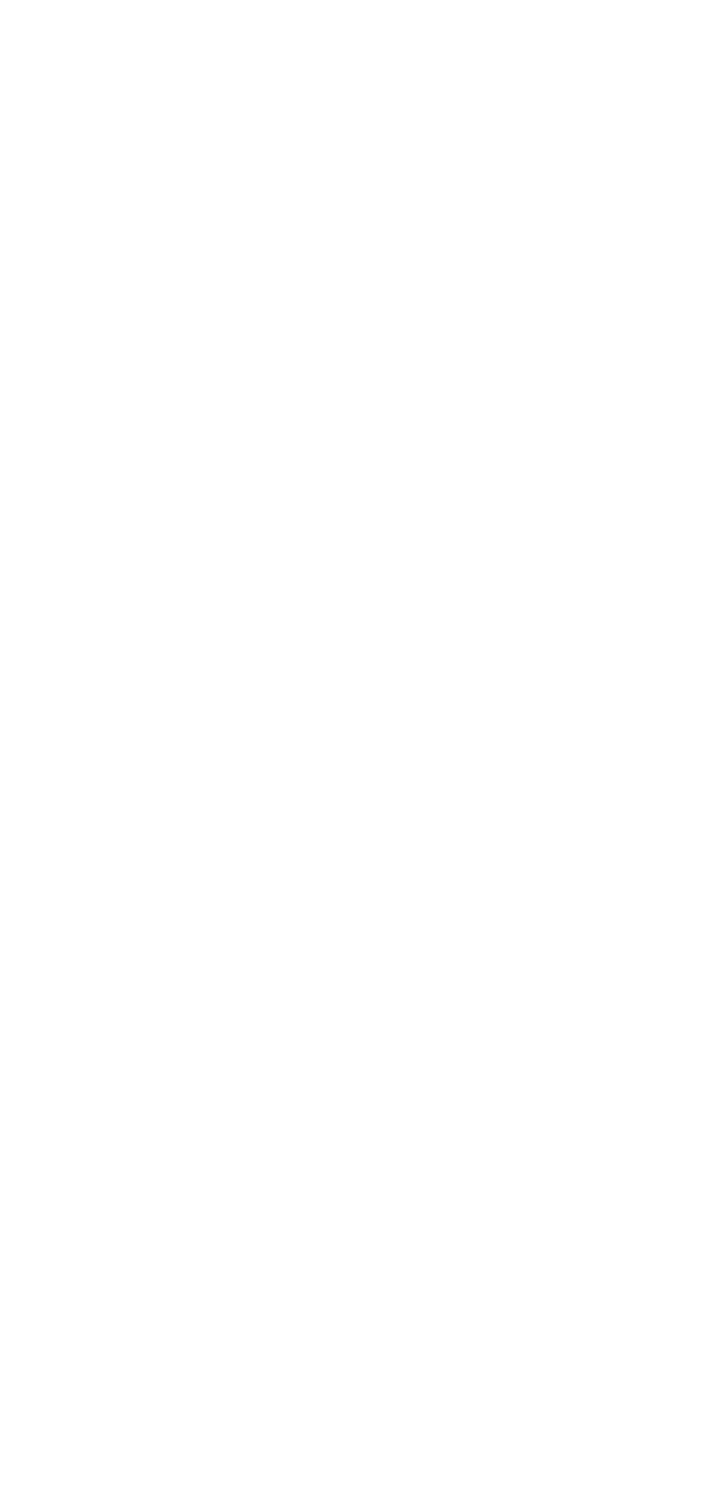## **Daniel L. Everett**

When I was 26, I moved to the Amazon, from California, in order to study the language and culture of a people that were believed to be unrelated to any other people. I flew in a small missionary plane, a bumpy nausea-inducing ride, to meet the Pirahã people for the first time. My body was weak; my brain was taut with anxiety and anticipation. The Pirahãs are unrelated to any other. They speak a language that many linguists had unsuccessfully attempted to understand. My task would be to understand where little understanding currently existed. This encounter with these 'others,' so unlike myself, was to be the defining experience for the rest of my life.

One of the greatest challenges of our species is alterity, 'otherness.' All cultures for reasons easy enough to understand fear other cultures. War and conflict have defined humans for nearly two million years. When we encounter others unlike ourselves, we frequently become uncomfortable, suspicious. A new neighbor from another country. A friend of our child who has a different color. Someone whose gender is not a simple binary classification. This is an old problem. Jesus himself fell under suspicion for befriending a woman thought to be a prostitute, Mary Magdalene. She was unlike the religious people of Jesus's day. An 'other.'

Those unlike ourselves may eat different food, be unintelligible to us when speaking to those more like themselves, build differentlooking homes, or, in the view of some who most fears otherness, simply live 'wrongly.' To some, others are not only suspect, but their differences are morally unacceptable. When I first entered the Amazon as a missionary, this was my belief. Everyone needed Jesus and if they didn't believe in him, they were deservedly going to eternal torment. In my encounter with the Pirahãs, though I was uneasy, I realize now, ironically, that I was actually the dangerous one, the one who came with insufficient respect, with an ego-centric and ethno-centric view of my own 'rightness.' How fortunate for me that this gentle people disabused me of so many of my silly beliefs. Though this years-long encounter with the Pirahãs was to improve my life globally, it certainly didn't seem that way at first.

During my first day among the Pirahãs I was taken by a young man to a fire by his hut. He pointed at a large rodent on the fire with its tongue still hanging out and a small pool of blood at the edge of the fire. The hair was burning off of the fresh kill. The young man uttered a then-unintelligible phrase: **Gí obáaʔáí kohoáipi gíisai?** Later I learned that this meant, "Do you know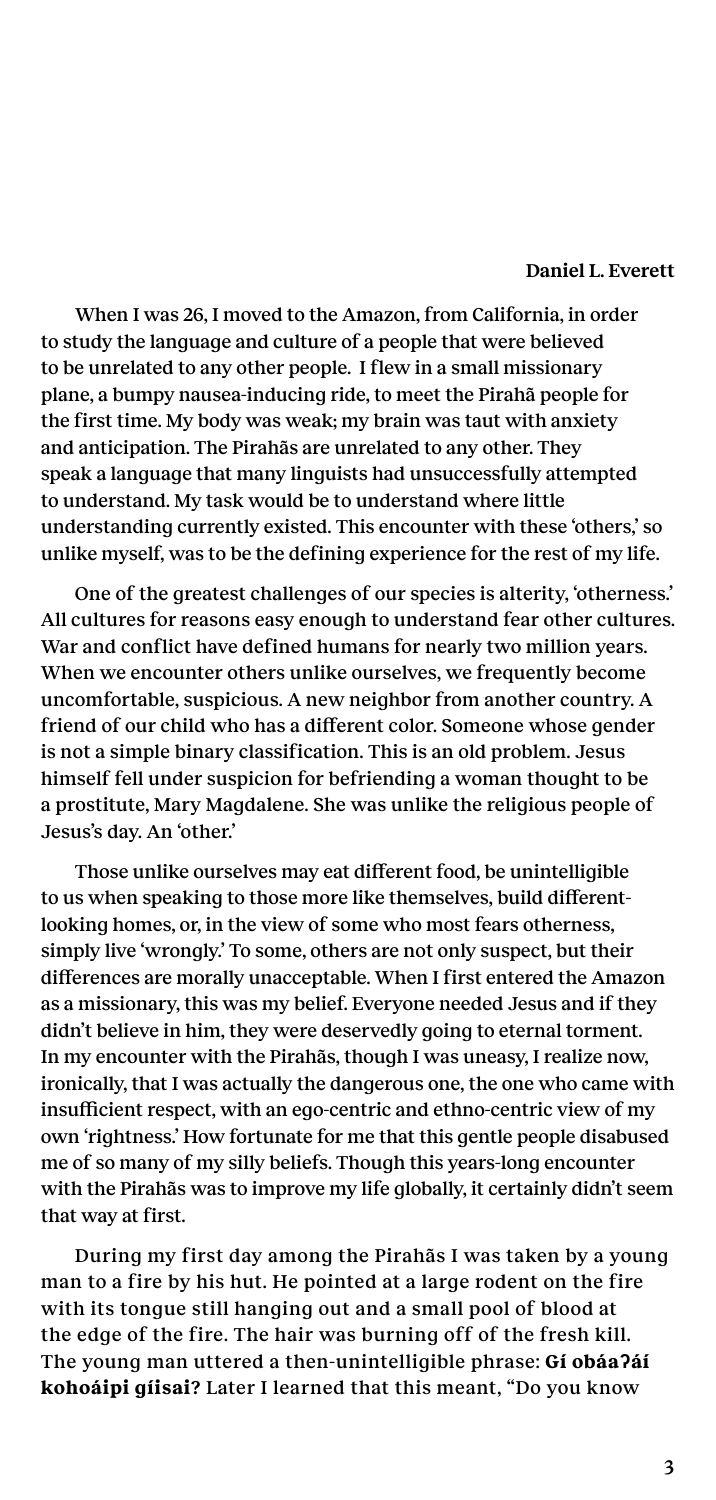how to eat this?" And I also learned that if you don't want any offered food, you can simply say, 'No, I don't know how to eat it.' No one loses face. It is an easy, polite structure that allows you to avoid foods you don't want. Many other cultures, Western cultures for example, don't tend to be this polite. We often simply offer people things to eat and get offended if they refuse. Unlike among the Pirahãs, there is a more portent pressure in some Western cultures for a guest to eat whatever the host offers.

For almost all of us, we experience the world first through our mother. All that we touch, taste, hear, smell, see, and eventually come to know and understand begins with her and is mediated by her. As we develop of course we notice others close to our mother - our father, siblings, and others. But until our first experiences as individuals begin outside the home, our values, language, and ways of thinking all result from interactions with our mother and the select small group she is part of. These early apperceptions shape our subsequent lives. They lead not only to an individual sense of identity but also to a conception of what a 'normal identity' is. This is all very comfortable. We learn early on that new behavior and new information entail effort. Why listen to dissonant jazz when the steady 4/4 beat of country or rock is familiar? Why eat haggis instead of pot roast? Comfort food is just food that requires no gaining of acquired tastes. Why learn another language? Why make friends of a different color, a different sexual orientation, or a different nationality? Why should a professor make friends with a cowboy? These efforts go against the biological preference for expending as little energy as possible and maintenance of the status quo. The work of learning about otherness is worthwhile, but this is not always obvious initially.

Linguists recognized long ago that the first rule of language is that 'we talk like who we talk with'. And other behavioral scientists have realized that 'we eat like who we eat with', 'we create like who we think with', and 'we think like who we think with'. Our earliest associations teach us not only how to think, create, talk, and eat, but to evaluate normal or correct thinking, talking, eating, and creating based on our narrow range of experiences. The crucial differences between others and our in-group are values, language, social roles, and knowledge structures. All else emerges from these, or so I have claimed in my own writings. $<sup>1</sup>$  Each builds on the others as we learn them in the context</sup> of familiarity, a society of intimates (i.e. our family or our village). This leads to a conceptualization of our own identity. For example, I know in some way that I am Dan. Yet no one, not even ourselves, fully understands what it means to be ourselves. The construction of our identity through the familiar leads us to think of what is not us, not our family, *not* our norm. Inevitably, as our experience expands we meet others that do not fit neatly into our expectations. These are 'the others.'

In 1990, Columbia University psychologist Peter Gordon accompanied me to several Pirahã villages in order to conduct a pilot study of language learning among Pirahã children. We set up cameras on a hut, in full view, with the permission of its occupants, and started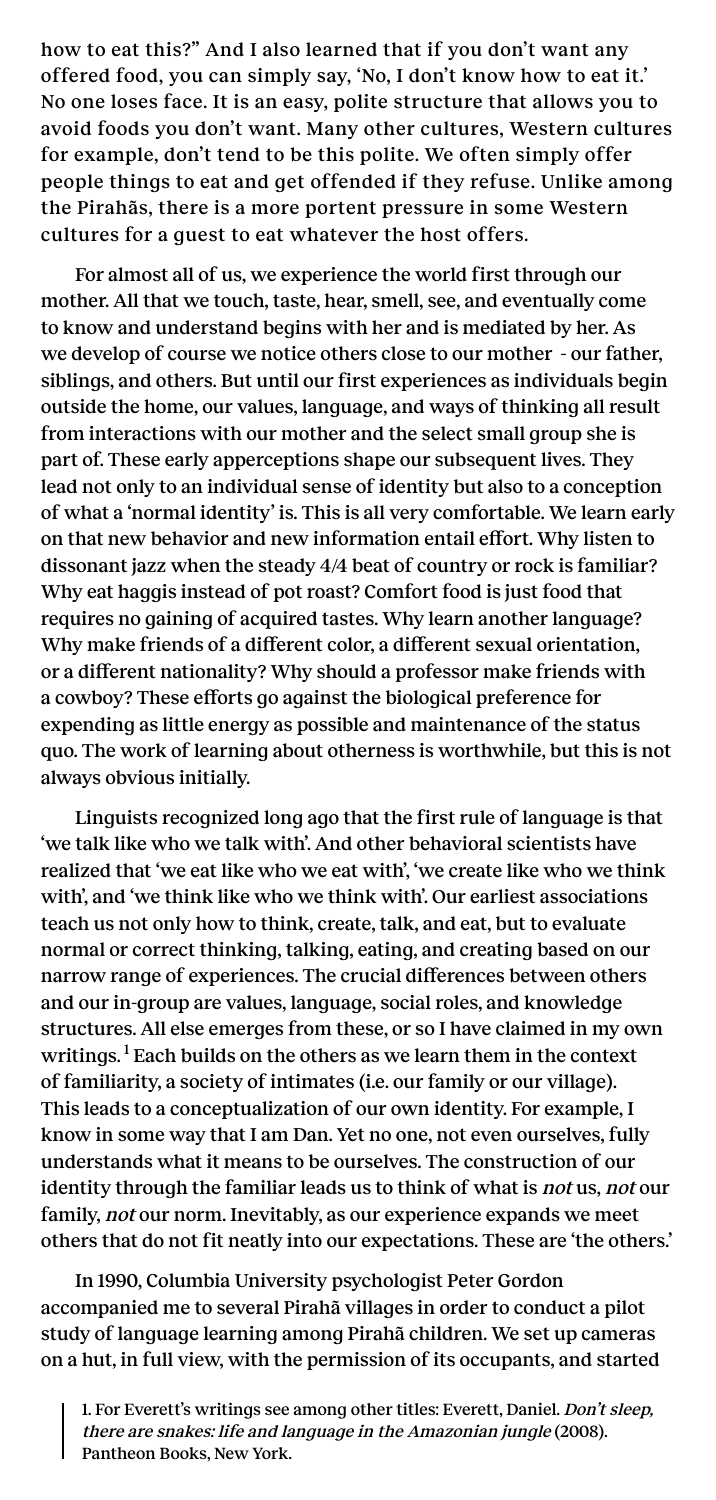filming. We both were in the film, talking to the adults about their beliefs and children's behavior. After we were done filming, we noticed something that we had not seen before, because it was happening behind us. A toddler, perhaps a year and half old, was playing with a sharp kitchen knife with a 30cm blade. He was swinging it nonchalantly, almost stabbing himself in his face, legs, and midsection; occasionally swinging it close to his mother's face and back. We initially assumed that the mother didn't see her toddler's dangerous toy. But then, as she was talking to another woman, the camera recorded the baby dropping the knife and starting to cry. Barely glancing backwards at her child, the mother casually leaned over, picked the knife up off the ground and handed it back to the baby, who returned gleefully to his quasi-stabbing of himself. This was a confrontation of values for Peter and myself, underscoring the otherness divide between the Pirahãs and us. Wasn't the Pirahã mother concerned about her child's welfare? She was indeed. But to the Pirahãs a cut or non-life-threatening injury is the price that occasionally must be paid in order to learn the skills necessary to survive in the jungle. Would a Dutch mother give her child a sharp knife as a toy, believing that any piercing of the child's flesh would be compensated for by its contribution to the child's development? Could she even respect this other (m)otherness - the otherness at the root of our lives?

When I first encountered the Pirahãs, I learned the language by pointing and giving the name in English. I would pick up a stick and say, "stick." The Pirahãs, most of them anyway, would give me the translation in their language. Then I might let the stick drop to the ground and say, "the stick falls to the ground" or, "I throw the stick away" or, "two sticks drop to the ground," and so on. I would transcribe the responses and say them back at least three times to the speaker, making sure I had them right. I was able to follow their translations and also write down their comments. But the occasional speaker would ignore my request and instead say something that turned out to be even more interesting. **Ɂaooí Ɂaohoaí sahaɁaí ɁapaitíisoɁabaɁáígio hiahoaáti**, which means: "Do not talk with a crooked head. Talk with a straight head." The Pirahãs wanted me to talk like a person, not like a bizarre foreigner. Like an American tourist in France, the Pirahãs could not understand why I couldn't speak their language. Then one day a missionary plane had brought us some supplies in the jungle. Among those was lettuce. I was so excited to have greens. The Pirahãs eat no greens and think of them as worm food. I was cheerfully eating lettuce from a bowl when a Pirahã friend walked up and said: "That's why you don't speak Pirahã yet. We don't eat leaves."

In other words, the Pirahã man believed that language emerges from culture as well as the entirety of our behavior as members of a society. This is a belief I have come to as well. They felt we could not learn their language at native level unless we became also part of their culture; and native level is what matters to them, there are no prizes for merely speaking their language intelligibly. This was against everything I had been taught about language in university courses, and it underscored the gap between them and me. Languages and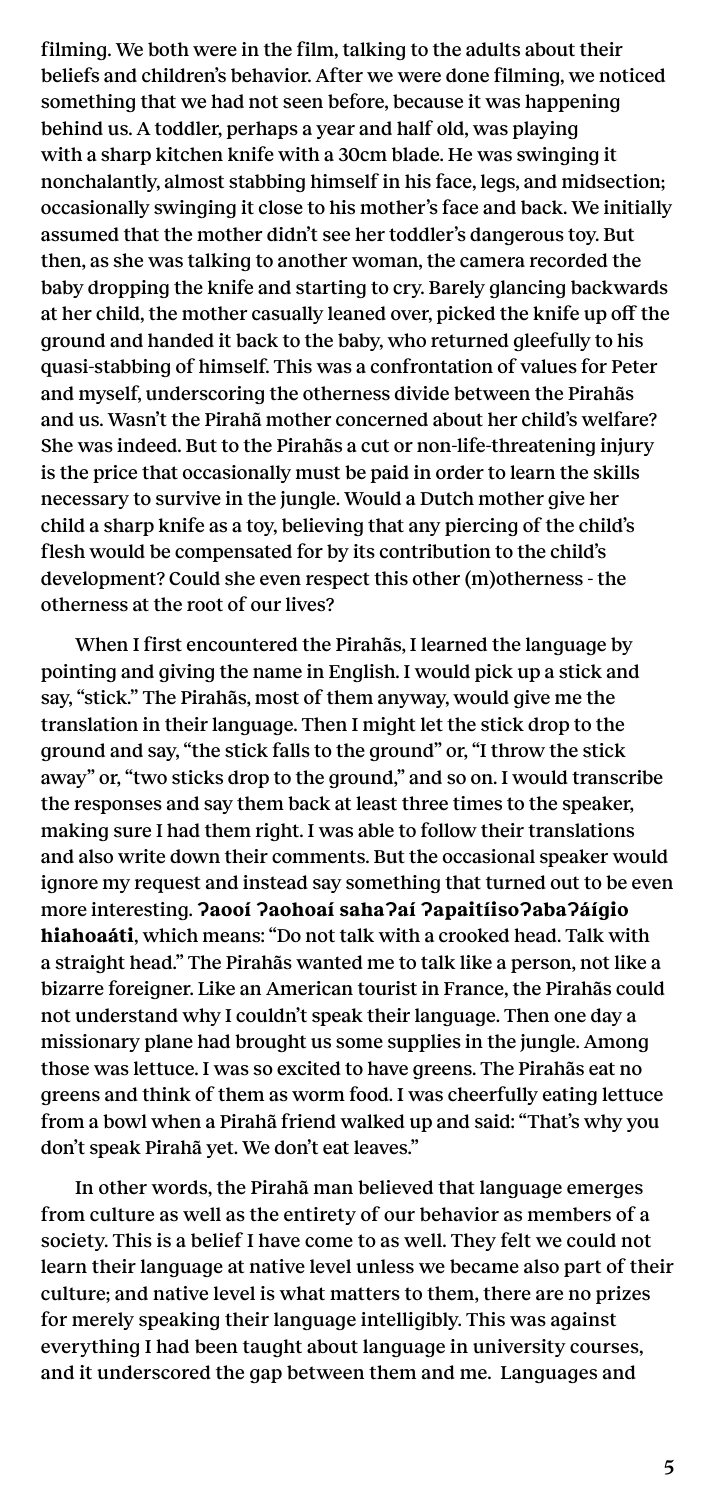cultures interact symbiotically, each affecting the other. Our sense of self and of society emerges from our enveloping culture and from the language and accents we hear most during our childhood development. The speed of our conversations and the structures of our interactions with others are formed in local communities of people like ourselves. The most comfortable conversations are with people who sound like you, put their phrases together as you do, and who reach similar conclusions.

There are many ways in which we confront otherness. Strangers are not always people. Nature is often a foreigner to most of us and we can learn by submitting ourselves to it. One reason that I annually read the American Henry David Thoreau's Walden, my favorite book in all of American literature, is that Thoreau was so articulately different from me. That is irrelevant to Thoreau's account of his year alone. His year was a brilliant experiment. Thoreau did not remain at Walden. He returned to take up a fairly boring life as a handyman in the adjacent city of Concord, Massachusetts. Yet, the book he wrote is full brilliant observations based on the concepts of American Transcendentalism: the idea that people and nature are inherently good and that they are best when left alone by society and its institutions. Transcendentalism implies that as we come to know ourselves and remove the otherness of nature by experiencing it with all our senses. That our sense of oneness with others, as embodied in that very nature, grows. Thoreau's insights into his lessons from nature – as the stranger - teach us about what it means to live as a human, to be independent, and to occupy a part of the natural world. Through Thoreau we encounter the strangeness of a solitary life in nature. Oneness with ourselves and nature – and the others that are strange to us but are, like us, just part of nature – requires slow work of contemplation and experience that at once embraces the otherness of nature. It demands working towards removing this sense of otherness and embracing it as part of the oneness that we seek with the world around us.

Otherness, as I see it, is the spark of original thought and greater appreciation of nature, while the sense of oneness is the paradoxical goal of encounters with otherness. We need a sense of oneness of ourselves with nature to clearly see otherness, and we need otherness to build a more encompassing and panoramic sense of self and oneness with the world. Thoreau ignored society to know himself. Most of us ignore ourselves to be part of society. Thoreau eloquently expressed the loss that, being carried away by the demands of others and society, brings us to our sense of self. We think of conformity rather than our own unique identity and so blur who we are as individuals. Thoreau captured this well when he exclaimed that, "the one is more important than the million." That is, it is only as we each individually appreciate our oneness with the world, nature, and the other as part of this oneness that we can achieve the best individual life, and thus society.

Thoreau's hut Walden stands still as light in the heart of the forest, a small cabin where one can sit and think and read and wonder about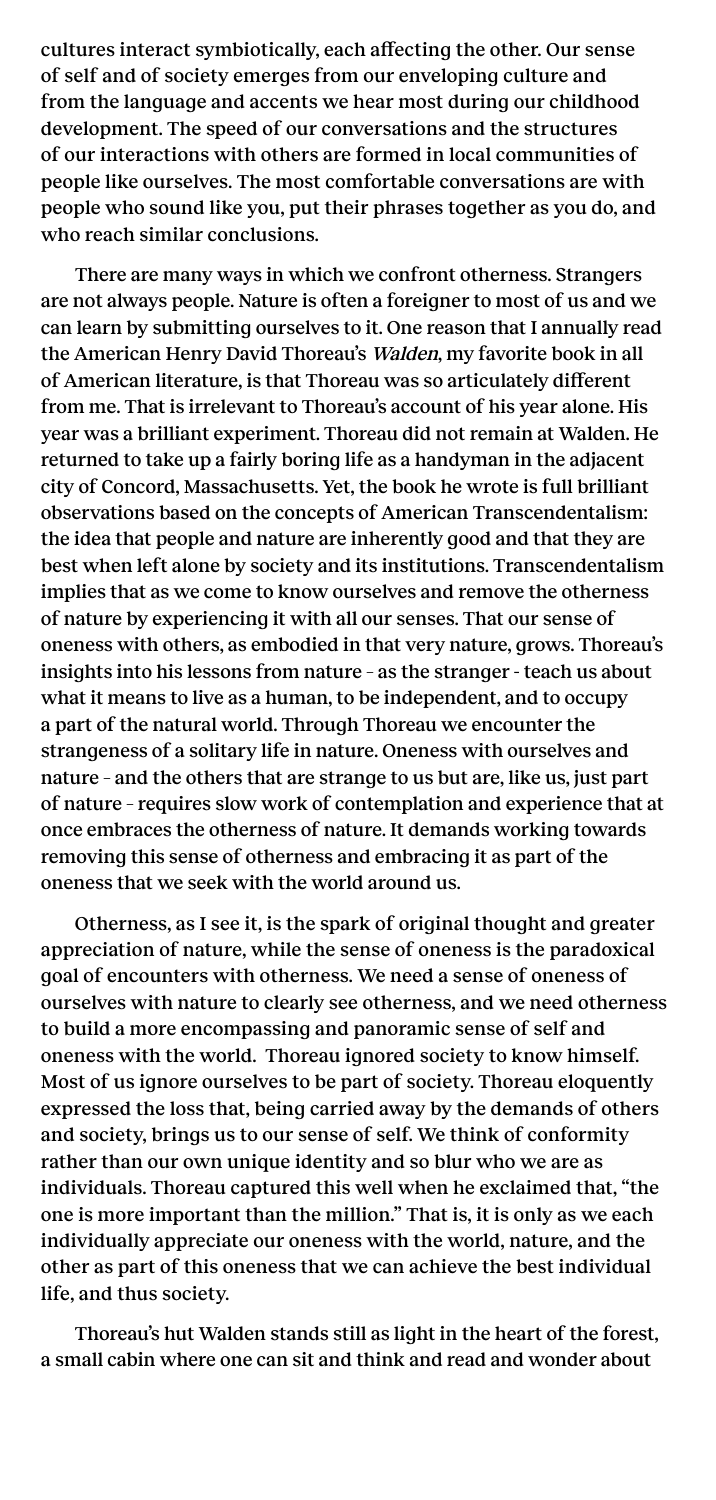the reasons for living. Jungle nights were this light in my life, as I sat around campfires, talking in a language that was so hard for me to learn. Albert Camus said that the biggest mystery of philosophy is why not everyone commits suicide when honestly contemplating the futility of life. As a possible answer to his own question, Camus in his essay The Myth of Sisyphus, held up poor Sisyphus<sup>2</sup> as an example of a good life. Sisyphus, after all, had an objective, one that entailed a measurable daily activity that always ended in the accomplishment of getting that rock up the hill. But Thoreau perspective rejects Camus's analysis. He saw no reason to count familiarity or predictability of social life, foods, or accomplishments as among the goals of life. They teach us little and change our behavior insignificantly. His example was that we learn most when we insert ourselves as aliens in new conceptual, cultural, and social environments (in his case, the absence of society). I am convinced that our lives become richer when they are less predictable. This is not to say that our lives are always predictable in the absence of the other. Otherness renders our expectations less fixed and requires more thinking, planning, and learning.

The Pirahãs would disagree. They believe that it is homogeneity that gives us comfort and keeps us strong physically and psychologically. Otherness vs. predictability, which is more desirable? In essence, we need both even if we'd construct a greater sense of oneness that embraces the unexpected. The two greatest forces of preserving and constructing cultures are imitation and innovation. When our environments, culturally and physically, are constant, innovation is rarely useful. Like biological mutations, cognitive and cultural innovations are usually unsuccessful. The effort to invent will usually isolate us as strange and less successful than those who merely imitate. Failed innovation in a society that most values imitation emphasizes our own 'otherness' and provides us with little advantage. As environments change – such as the ecology of the Pleistocene that so shaped our Homo ancestors, climate change today, the shifting political boundaries, or the intrusion of others into our environment – innovation becomes a more important force, providing new solutions to new problems that imitation alone is unable to provide. The Pirahãs live in an environment that has changed little over the centuries. They value conformity and imitation over innovation. Consequently their language has changed little over time. Records of their culture and language from the 18th century show a people identical to the people we encounter today, three centuries later.

In environments that, especially culturally, change at light speed we need to learn to think, speak, act differently, in order to innovate in multiple areas simultaneously as the changes we encounter transform our familiar environment into 'an other'. Every day brings problems that we never faced before. Diversity of experiences and encounters with others inspire new ways of thinking and new forms of living. If we all look the same, talk the same, value the same things, paint the same pictures, dance the same dances, and hear the same music then we are simply imitators falling behind

2. The doomed soul in Greek mythology who had the repetitive job of daily pushing a huge stone up a hill only to see it roll down at the end of his efforts and leave him with the same task to perform the next day.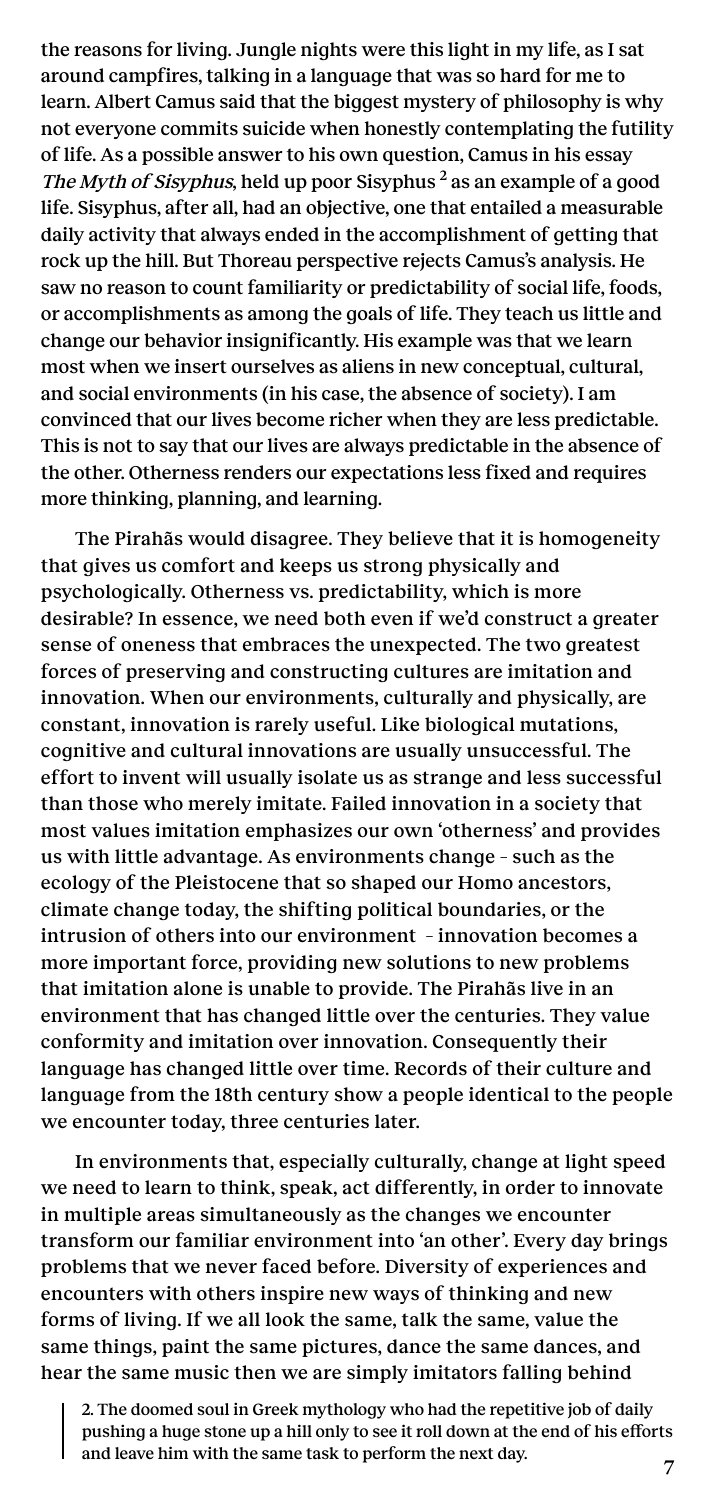the challenges of our world. This applies to all of us whether we are hunter-gatherers in the Amazon or advertising agents in New York City. It blinds us to new forms of beauty. What we see around us, with the rise of anti-immigration political movements in Europe and the USA is, at least partially, a fear of otherness. Our preference is for conformity and imitation; our fear then itself arises from that preference in contrast to otherness and the greater steps towards an ever more encompassing oneness of the type that motivated Thoreau. However, the ultimate engine of innovation is otherness – of people, food, environments, art, and culture – it strengthens us and prospers us.

Our languages and cognitive abilities expand as we learn new vocabularies and new values by talking to people and experiencing their relationships to nature that are unlike our own. Human language emerged within the Homo line because it was the only creature to embrace otherness as to actively explore for the sake of exploration; to seek encounters with otherness. As Homo erectus sailed to islands beyond the horizon it invented symbols and language to cope with the greater need for communal efforts to expand experiences. Language change is an indication of cultural change (and cultural change will change language). Together, they amplify our species ability to innovate and survive. All that we are is the result of our human embrace of the other, the love of alterity that makes us distinct from all other creatures. Alterity is one of our greatest fears. And yet it should be our greatest treasure.